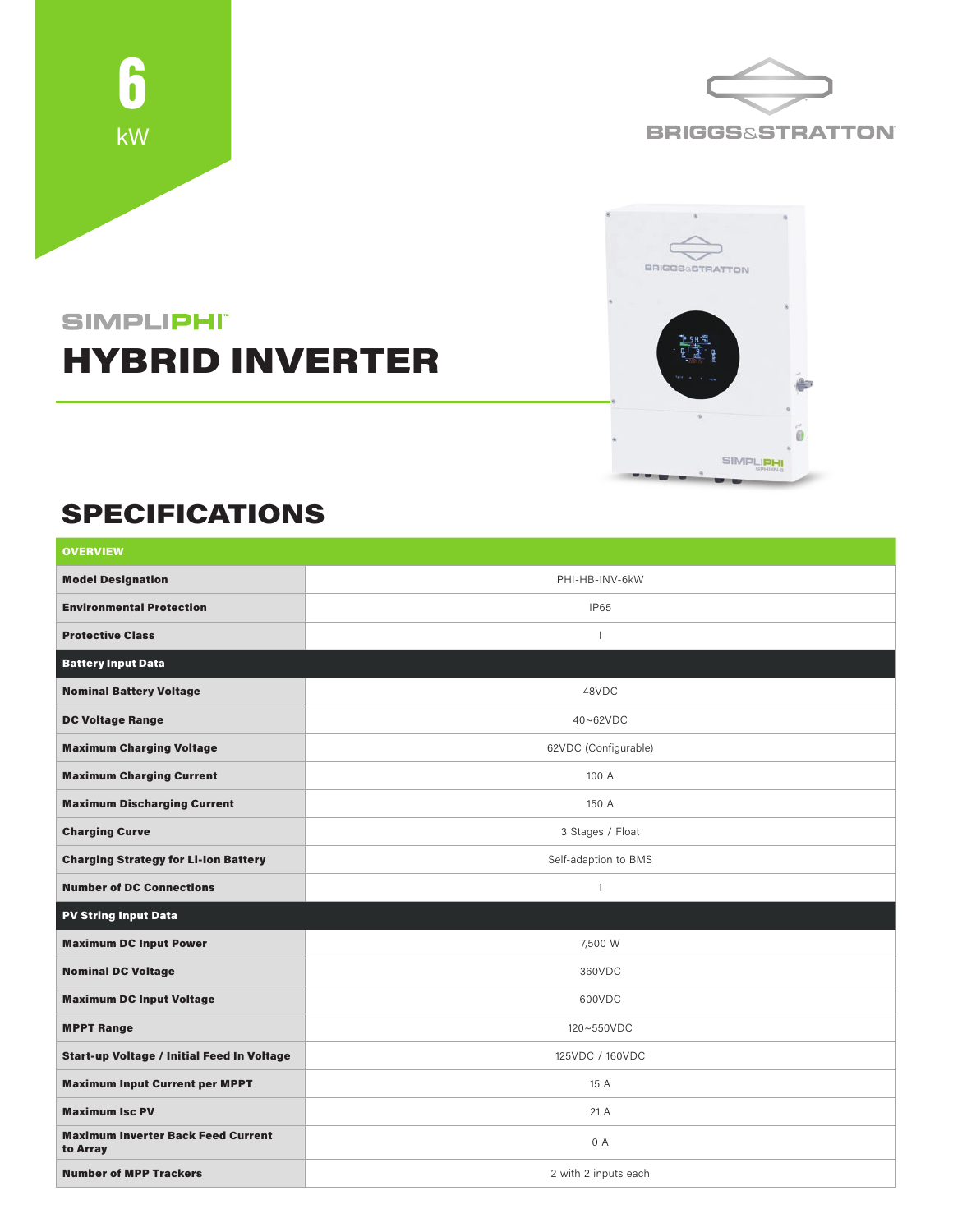





| <b>AC Output Data (On-grid)</b>                                |                                                    |
|----------------------------------------------------------------|----------------------------------------------------|
| <b>Nominal Apparent Power Output to</b><br><b>Utility Grid</b> | 6,000 VA                                           |
| <b>Nominal Output Voltage</b>                                  | 220VAC / 240VAC L1-L2, 110VAC / 120VAC L-N         |
| <b>Nominal Output Frequency</b>                                | 50 / 60 Hz                                         |
| <b>Output Frequency Range</b>                                  | 47.5~51.5 Hz or 59.3~60.5 Hz                       |
| <b>Output Voltage Range</b>                                    | 105.5-132VAC per phase                             |
| <b>Inrush Current/Duration</b>                                 | 30 A per phase / 20 ms                             |
| <b>O/P DC Component</b>                                        | $<$ 100 $mA$                                       |
| <b>Output Power Factor</b>                                     | >0.99 (Adjustable from 0.9 leading to 0.9 lagging) |
| <b>Output THDi (@Nominal Output)</b>                           | $<$ 3%                                             |
| <b>Switch Over Time (Grid Down)</b>                            | $<8$ ms                                            |
| <b>AC Output Data (Back-up)</b>                                |                                                    |
| <b>Maximum Output Apparent Power</b>                           | 6,000VA                                            |
| <b>Instantaneous Power (100ms)</b>                             | 12,000VA                                           |
| <b>Surge Power (5 sec)</b>                                     | 9,000VA                                            |
| <b>Maximum Output Active Power</b>                             | 6,000 W                                            |
| <b>Nominal Output Voltage</b>                                  | 220VAC / 240VAC L1-L2, 110VAC / 120VAC L-N         |
| <b>Nominal Output Frequency - Auto Sensing</b>                 | 50/60 (±0.1 Hz)                                    |
| <b>Output THDv (@Linear Load)</b>                              | $<$ 3%                                             |
| <b>Output THDv (@PF 0.8 Non-Linear Load)</b>                   | $< 5\%$                                            |
| <b>Parallel Function</b>                                       | Yes                                                |
| <b>Parallel Units</b>                                          | 9                                                  |
| <b>Automated Generator Start</b>                               | Included                                           |
| <b>Efficiency</b>                                              |                                                    |
| <b>Maximum Solar to Utility Efficiency</b>                     | 96.50%                                             |
| <b>Maximum Battery to Load Efficiency</b>                      | 91.00%                                             |
| <b>Protection</b>                                              |                                                    |
| <b>Anti-Islanding Protection</b>                               | Integrated                                         |
| <b>PV String Input Reverse Polarity</b><br><b>Protection</b>   | Integrated                                         |
| <b>AFCI (Arc-Fault)</b>                                        | Integrated                                         |
| <b>Ground Fault Monitoring</b>                                 | Integrated                                         |
| <b>Insulation Resistor Detection</b>                           | Integrated                                         |
| <b>Residual Current Monitoring Unit</b>                        | Integrated                                         |
| <b>Output Over Current Protection</b>                          | Integrated - 90 A per phase                        |